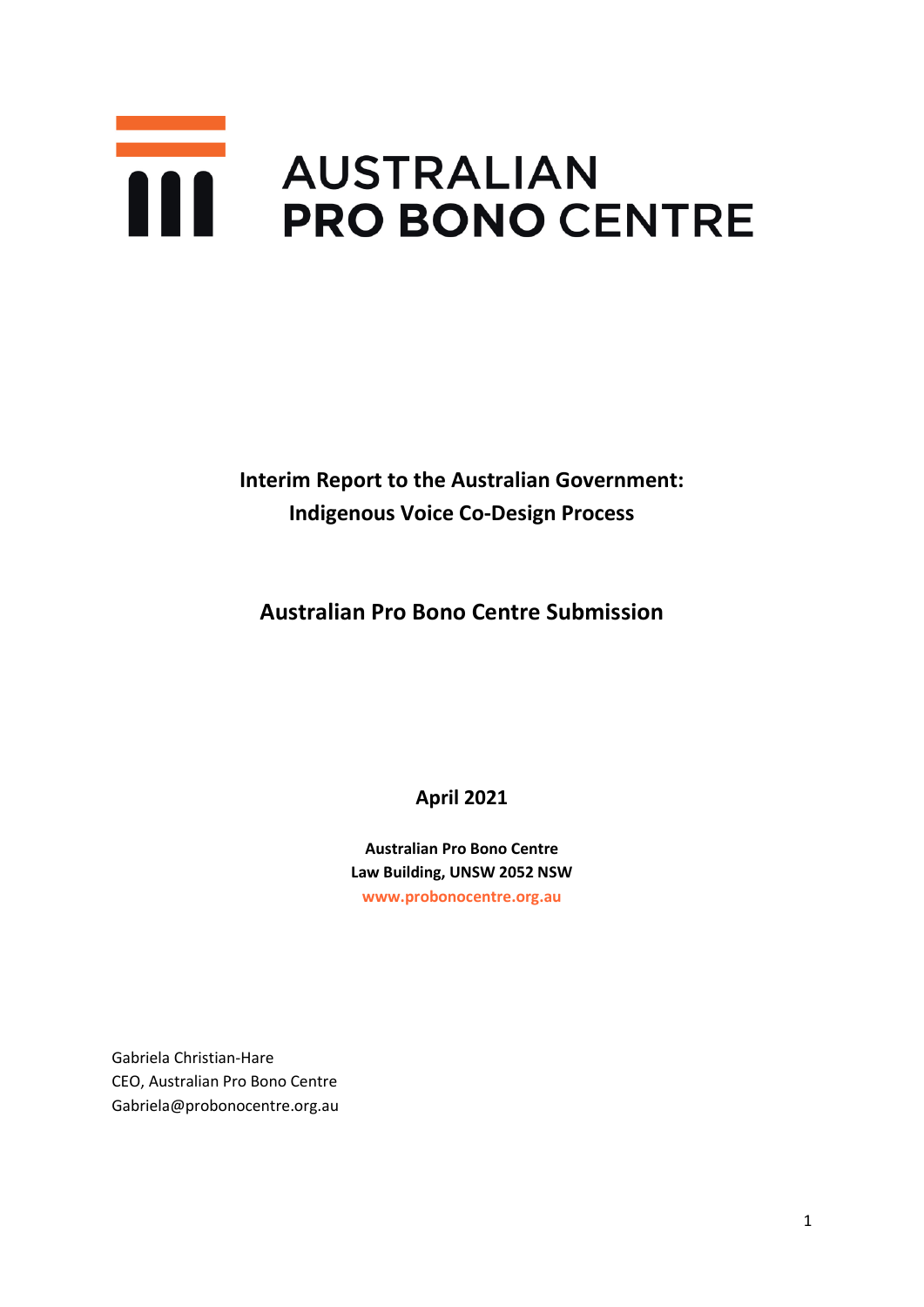## **ABOUT THE AUSTRALIAN PRO BONO CENTRE**

The **Australian Pro Bono Centre** is the centre of leadership for pro bono legal services that aims to grow participation and excellence in pro bono, our unique contribution to closing the justice gap and creating a more equitable and sustainable society.

The Centre works to achieve this in three ways:

- 1. **Activating** new and existing pro bono legal professionals by promoting awareness of pro bono legal services, providing incentives to participate and advocating for policy reform;
- 2. **Equipping** pro bono legal professionals by providing practical tools and resources and reducing barriers and constraints to pro bono participation; and
- 3. **Connecting** members of the pro bono ecosystem through collaboration and best practice sharing.

More information on the strategies that the Centre uses to achieve this can be found in its Strategic [Plan.](https://www.probonocentre.org.au/about-the-centre/mission-statement/)

The Centre's board of directors is comprised of representatives from across the legal profession, including a representative from the Public Interest Advocacy Centre, the pro bono clearing houses, the UNSW Law Dean, the Law Society of Western Australia, and a number of other constituencies including community legal centres, the Council of Australian Law Deans, and the legal profession.

*The Australian Pro Bono Centre acknowledges the traditional custodians of the land on which it works, the Bedegal people of the Eora Nation. We pay our respects to the Elders – past, present and emerging – and the youth who are working towards a brighter tomorrow.* 



The Centre is grateful for the funding support it receives from the governments of the Commonwealth and Australian States and Territories. It is also grateful for the in-kind support it receives from UNSW Sydney (including the use of the Faculty's premises and facilities, and support from student interns), Australian Government Solicitor, HWL Ebsworth, and volunteers.

For more information, please contact the Centre a[t info@probonocentre.org.au.](mailto:info@probonocentre.org.au)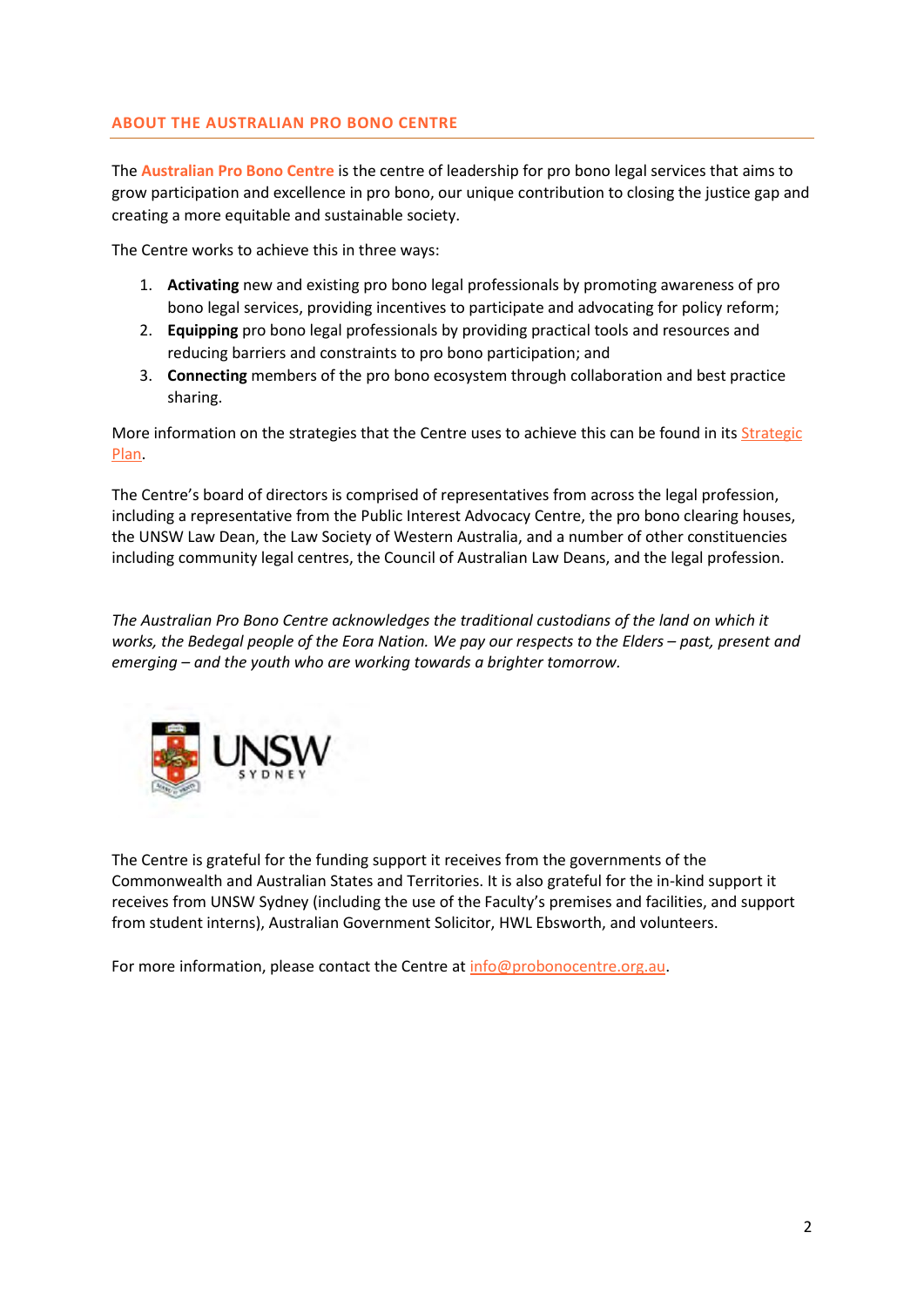### **SUMMARY**

The Australian Pro Bono Centre (**Centre**) welcomes the opportunity to provide a submission in response to the *Interim Report to the Australian Government: Indigenous Voice Co-Design Process*.

For the reasons outlined in this submission, the Centre makes the **following recommendation**:

- The government adopt the recommendations set out in From the Heart's Submission No.1 (2[1](#page-2-0) January 2021).<sup>1</sup> In particular, the Centre draws attention to From the Heart's calls for the establishment of a First Nations Voice enshrined in the Constitution, and notes the following three key points made in its submission:
	- 1. The government must honour its election commitment to a referendum once the model for the Voice has been settled;
	- 2. Enabling legislation for the Voice must be passed after a referendum has been held in the next term of Parliament; and
	- 3. The membership model for the National Voice must ensure previously unheard Aboriginal and Torres Strait Islander people have the same chance of being selected as established leadership figures.

<span id="page-2-0"></span><sup>&</sup>lt;sup>1</sup> Available here.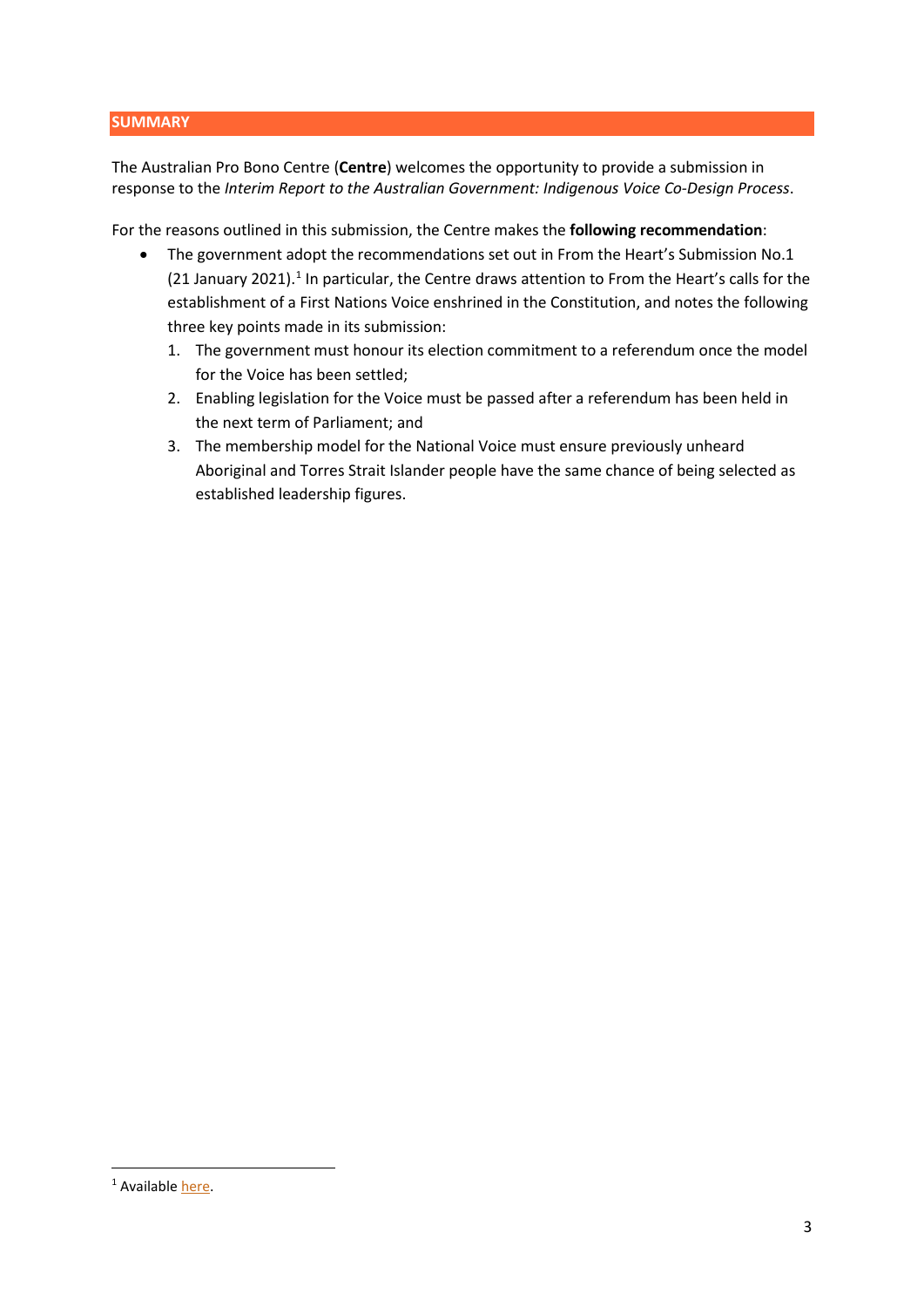#### **SUBMISSION**

The Australian Pro Bono Centre is the nation's centre of leadership for pro bono legal services. It works at the heart of the Australian legal community as an adviser, advocate, researcher and resource provider, encouraging and supporting lawyers to respond to unmet legal need through pro bono work.

The Centre published its *Report on the 7th National Law Firm Pro Bono Survey* in February 2021. This report forms part of a longitudinal study of the pro bono practices of law firms in Australia with 50 or more lawyers. Thirty-eight law firms, including all of the top 25 firms by size, participated in the Survey. The Survey reveals that in the 2020 financial year, Aboriginal and Torres Strait Islander people were nominated as one of the top three client groups receiving pro bono legal support from law firm pro bono providers assisting individuals.<sup>[2](#page-3-0)</sup>

Breaking those results down by firm size, Aboriginal and Torres Strait Islander people were nominated as a main client group in this category by:

- 44%, or four of the nine "Group A" firms (firms with 450 or more full-time equivalent lawyers)
- 47%, or seven of the 15 "Group B" firms (201 449 full-time equivalent lawyers)
- [3](#page-3-1)6%, or five of the 14 "Group C" firms (firms with  $50 200$  full-time equivalent lawyers).<sup>3</sup>

Indigenous organisations were also nominated as one of the top four client groups receiving pro bono assistance from law firms supporting organisations. [4](#page-3-2)

Similarly, the Centre's *Report on the Sixth National Law Firm Pro Bono Survey* revealed that Aboriginal and Torres Strait Islander clients were nominated in the 2018 financial year as one of the top three client groups receiving pro bono legal support.<sup>[5](#page-3-3)</sup>

Both Survey results indicate that there are high levels of vulnerability and unmet legal need within this client group.

The Law Council of Australia's comprehensive research on the state of access to justice in Australia, culminating in the *Justice Project Final Report* (the **Justice Project Report**), confirmed that Aboriginal and Torres Strait Islander people are "more likely than non-Indigenous people to experience multiple, intersecting legal problems", and that legal services are not equipped to meet this soaring demand.<sup>[6](#page-3-4)</sup>

Building on the Justice Project Report, the Centre has developed the *Justice Project: Pro Bono Tool* (the **Tool**). [7](#page-3-5) The Tool maps pro bono opportunities to assist with priority justice issues for Aboriginal and Torres Strait Islander people identified in the Justice Project Report. The Tool provides pro bono

<span id="page-3-0"></span><sup>2</sup> Australian Pro Bono Centre, *Report on the 7th National Law Firm Pro Bono Survey: Australian firms with 50 or more lawyers* (Report, February 2021) 45, available here.<br><sup>3</sup> Data provided to the Centre in response to the 7<sup>th</sup> National Law Firm Pro Bono Survey Questionnaire.

<span id="page-3-2"></span><span id="page-3-1"></span><sup>4</sup> Australian Pro Bono Centre, *Report on the 7th National Law Firm Pro Bono Survey: Australian firms with 50 or more lawyers* (Report, February 2021) 46, available [here.](https://www.probonocentre.org.au/information-on-pro-bono/survey/)

<span id="page-3-3"></span><sup>5</sup> Australian Pro Bono Centre, *Report on the Sixth National Law Firm Pro Bono Survey: Australian firms with 50 or more lawyers* (Report, February 2019) 43, available [here.](https://www.probonocentre.org.au/wp-content/uploads/2019/02/Report-of-the-Sixth-National-Pro-Bono-Survey-2018.pdf)

<span id="page-3-4"></span><sup>6</sup> Law Council of Australia, *The Justice Project Final Report: Part 1 – Aboriginal and Torres Strait Islander People*  (Final Report, August 2018) 4, available *here.*<br><sup>7</sup> Australian Pro Bono Centre, *Justice Project: Pro Bono Tool – Aboriginal and Torres Strait Islander Peoples* 

<span id="page-3-5"></span><sup>(</sup>Webpage), available [here.](https://www.probonocentre.org.au/research/justice-project-report-aboriginal-and-torres-strait-islander-peoples/)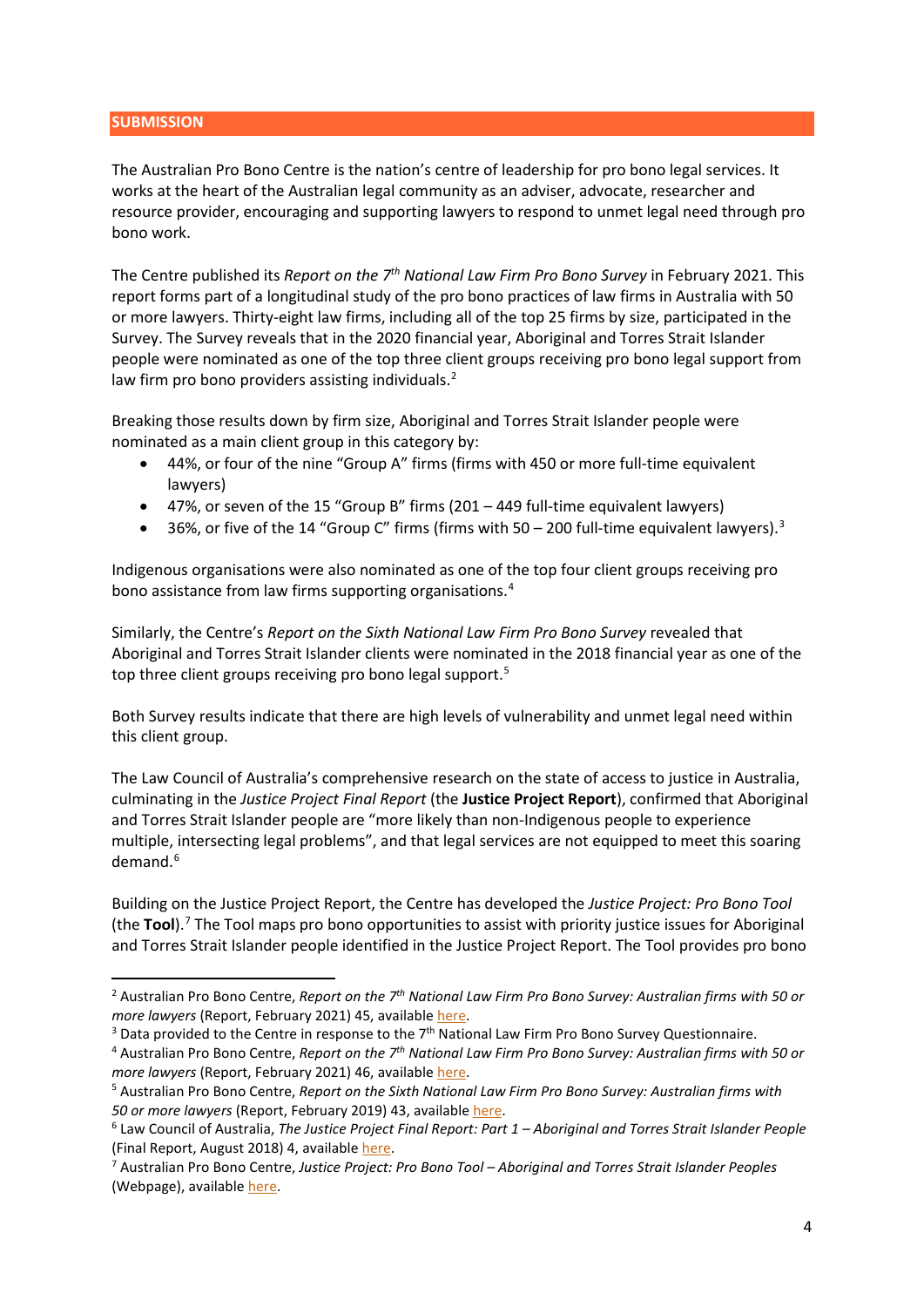providers with practical resources to help them source potential pro bono opportunities and form partnerships. As part of this research, the Centre has recently identified 52 organisations across Australia working on justice issues for First Nations people including: 15 national organisations, one Australian Capital Territory organisation, 14 New South Wales organisations, six Northern Territory organisations, six Queensland organisations, three South Australian organisations, one Tasmanian organisation, three Victorian organisations, and six Western Australian organisations.<sup>[8](#page-4-0)</sup> Many of these organisations require pro bono support, demonstrating the significant breadth of legal need for this client group.

The research set out above demonstrates that First Nations people have significant unmet legal need. The Uluru Statement from the Heart acknowledges this problem, and proposes a clear solution:

*Proportionally, we are the most incarcerated people on the planet. We are not an innately criminal people. Our children are aliened from their families at unprecedented rates. This cannot be because we have no love for them. And our youth languish in detention in obscene numbers. They should be our hope for the future.* 

*These dimensions of our crisis tell plainly the structural nature of our problem. This is the torment of our powerlessness.* 

*We seek constitutional reforms to empower our people and take a rightful place in our own country. When we have power over our destiny our children will flourish. They will walk in two worlds and their culture will be a gift to their country.* 

*We call for the establishment of a First Nations Voice enshrined in the Constitution.*

Constitutional enshrinement of a First Nations Voice is widely supported by constitutional law experts. In the Public Lawyers submission to this co-design process (20 January 2021), a group of academics working in constitutional law and other areas of public law set out their "strong and unanimous view that for the Voice to have legitimacy, to achieve its objectives and perform its functions, it must be constitutionally enshrined".[9](#page-4-1)

The Law Council of Australia notes that while Aboriginal and Torres Strait Islander people experience high rates of criminal justice interaction, "[r]espect for the principle of self-determination is key to addressing existing disempowerment and the ongoing intergenerational impact of colonisation".<sup>[10](#page-4-2)</sup> The Centre's view is that the best way to address the level of disadvantage and vulnerability experienced by First Nations people, which manifests itself in a disproportionate need for legal assistance including pro bono support, is to provide an enduring avenue for input by Aboriginal and Torres Strait Islanders people into the legislation and policies governing their own affairs. A First Nations Voice requires security and legitimacy to argue a contrary position to the government of the day. If it is established by legislation, it runs the significant risk of being ignored or later abolished by parliament.

<span id="page-4-0"></span><sup>&</sup>lt;sup>8</sup> Three organisations that were identified work across more than one jurisdiction, so the total number of organisations is 52, not 55.

<span id="page-4-1"></span><sup>&</sup>lt;sup>9</sup> Available [here.](https://storage.googleapis.com/converlens-au/niaa/p/prj1409b8ad0fc9112015464/spc14682a689bd104c91397a/Public%20Lawyers%20-%20Indigenous%20Voice%20Submission.pdf?GoogleAccessId=storage%40omega-winter-188807.iam.gserviceaccount.com&Expires=1619587820&Signature=QcO0zoDxRUW39Una6QPblfg0O2GNsY2G4r5uAituqTY7WoESiwHHMHZ4RiztnpF%2BtDrIgRhQAp9%2FnXOKx7L%2BizlxqQVrYrQ113pEdQTxqhRqzmj4hVveMJ0FmlEe2%2B9ZK6oesjDvEsAG%2BMYSUBAxH2qgkmVtBP2W9J9x0JQ4QJofO5O9rn%2BWa2WWTPc1%2BCZbwQ6jO2xeCUSGZtqvDNAb0QfqV2bRpgu9vbTQ2C%2B0xlj%2BJrl4mNZKNeQLDh8IyeMCeJNVVWIc%2FlV2muTD9JF1qdQPIgDsv816VaKdY8qmK0oGEQGlrFJ9jSB%2BnkkmuJlfeGMpEmC%2BbPrQbkcWsE8kaw%3D%3D)

<span id="page-4-2"></span><sup>10</sup> Law Council of Australia, *The Justice Project Final Report: Part 1 – Aboriginal and Torres Strait Islander People*  (Final Report, August 2018) 4, availabl[e here.](https://www.lawcouncil.asn.au/files/web-pdf/Justice%20Project/Final%20Report/Aboriginal%20and%20Torres%20Strait%20Islander%20People%20%28Part%201%29.pdf)